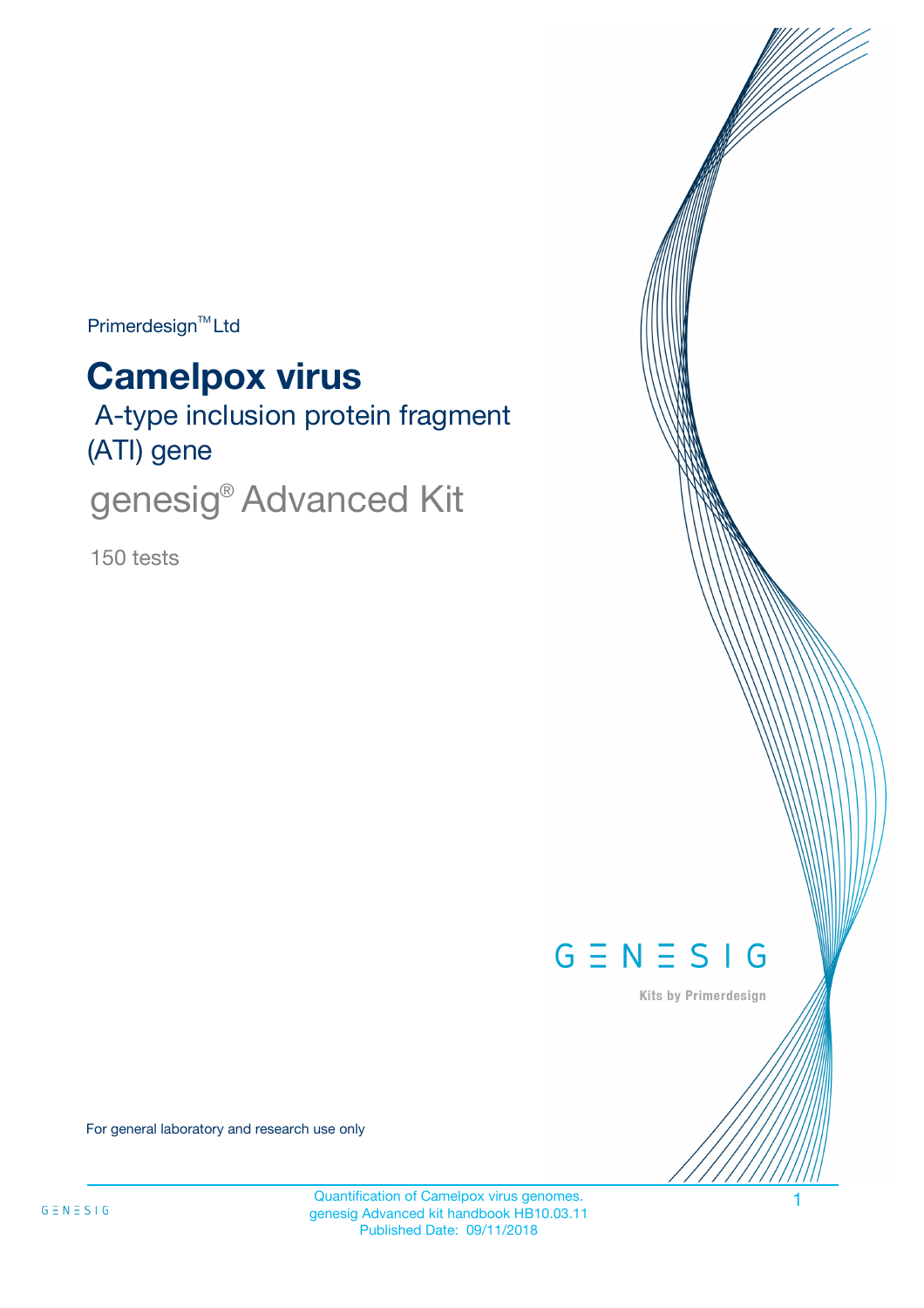# Introduction to Camelpox virus

Camelpox is a disease of camels caused by a virus of the family Poxviridae. The virus is closely related to the Vaccinia virus that causes Smallpox and is part of the Orthopoxvirus genus. It causes skin lesions and a generalized infection. Approximately 25% of young camels that become infected will die from the disease, while infection in older camels is generally milder. The infection may also spread to the hands of those that work closely with camels in rare cases. It is a brick-shaped, enveloped virus that ranges in size from 265-295 nm. The double-stranded, linear DNA genome consists of approximately 202,000 tightly packed base pairs encased in a viral core with the replication enzymes believed to be held in lateral bodies outside the core.

The virus can be transmitted via direct contact where a camel becomes infected via contact with an infected camel. This is transmission method is also suspected of being the transmission route to humans as most of the human cases presented symptoms on their hands and fingers. The virus can also be transmitted via indirect contact where a camel may become infected after coming into contact with milk, saliva, ocular and nasal secretions from infected camels. The virus has the ability to remain virulent for up to 4 months without a host. The virus may also be transmitted by an insect vector, in particular camel ticks (Hyalomma dromedarii). Upon infection, the virus attaches to the host cell and injects the core into the host cell cytoplasm. The virus uses its DNA polymerase to transcribe its genes after which the viral core dissolves. The structural proteins are then produced and assembled and the virus is released either by lysis or budding.

The incubation period is between 3-15 days and can be classified as either acute, which mainly occur in camels under the age of 3 years or generalized, which affects older camels. General infections are characterized by skin papules developing into pustules starting on the head and neck which then spread to the rest of the body and becoming concentrated on the limbs and genitalia. Fever and swollen lymph nodes are also symptoms. In acute infections, in addition to the above symptoms, internal lesions occur along the lining of the mouth, respiratory and digestive tracts. Loss of appetite and diarrhea are also symptoms of an acute infection. It is estimated that 25% of young camels die from camelpox infections.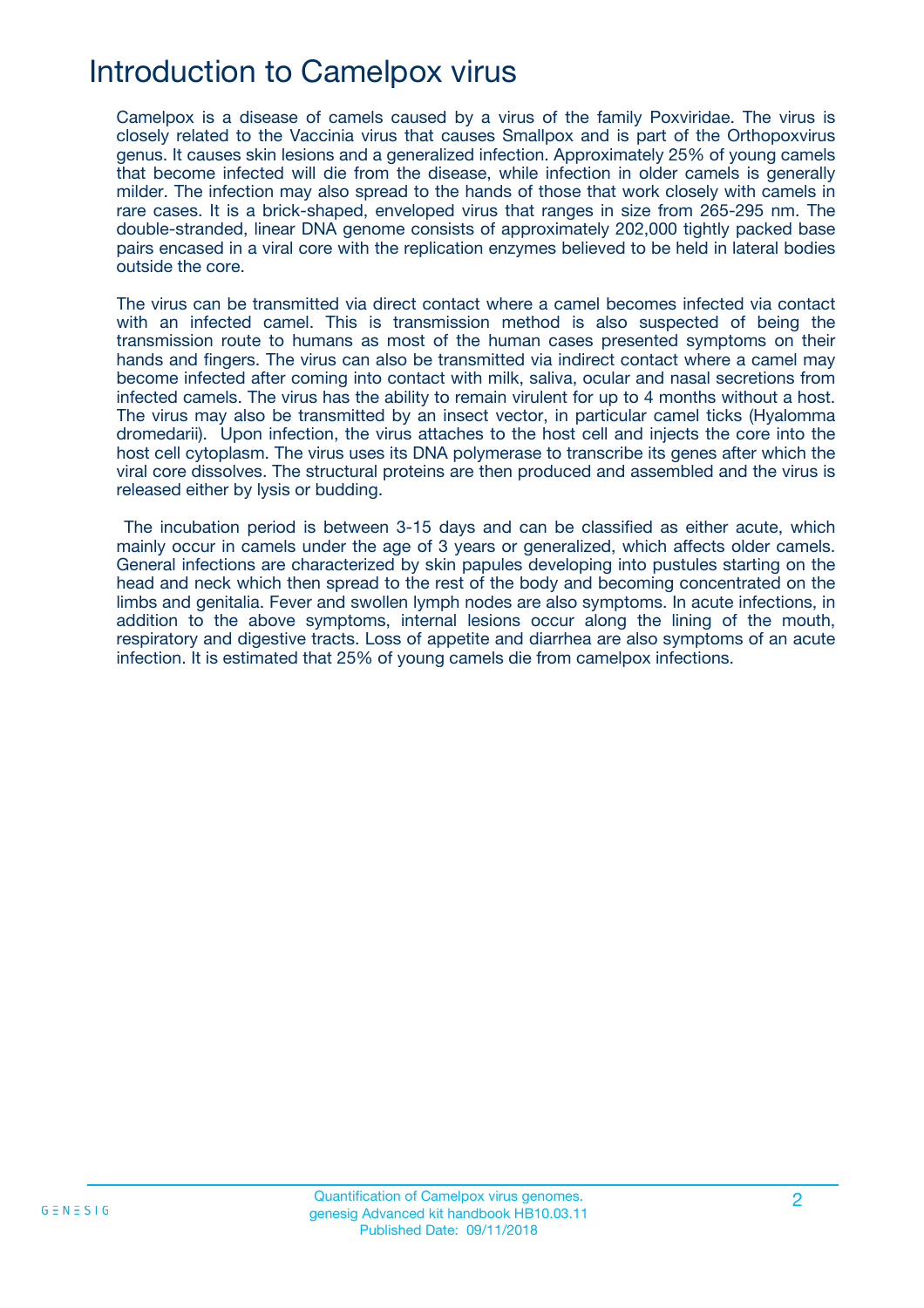# **Specificity**

The Primerdesign genesig Kit for Camelpox virus (Camelpox) genomes is designed for the in vitro quantification of Camelpox genomes. The kit is designed to have a broad detection profile. Specifically, the primers represent 100% homology with over 95% of the NCBI database reference sequences available at the time of design.

The dynamics of genetic variation means that new sequence information may become available after the initial design. Primerdesign periodically reviews the detection profiles of our kits and when required releases new versions.

If you require further information, or have a specific question about the detection profile of this kit then please send an e.mail to enquiry@primerdesign.co.uk and our bioinformatics team will answer your question.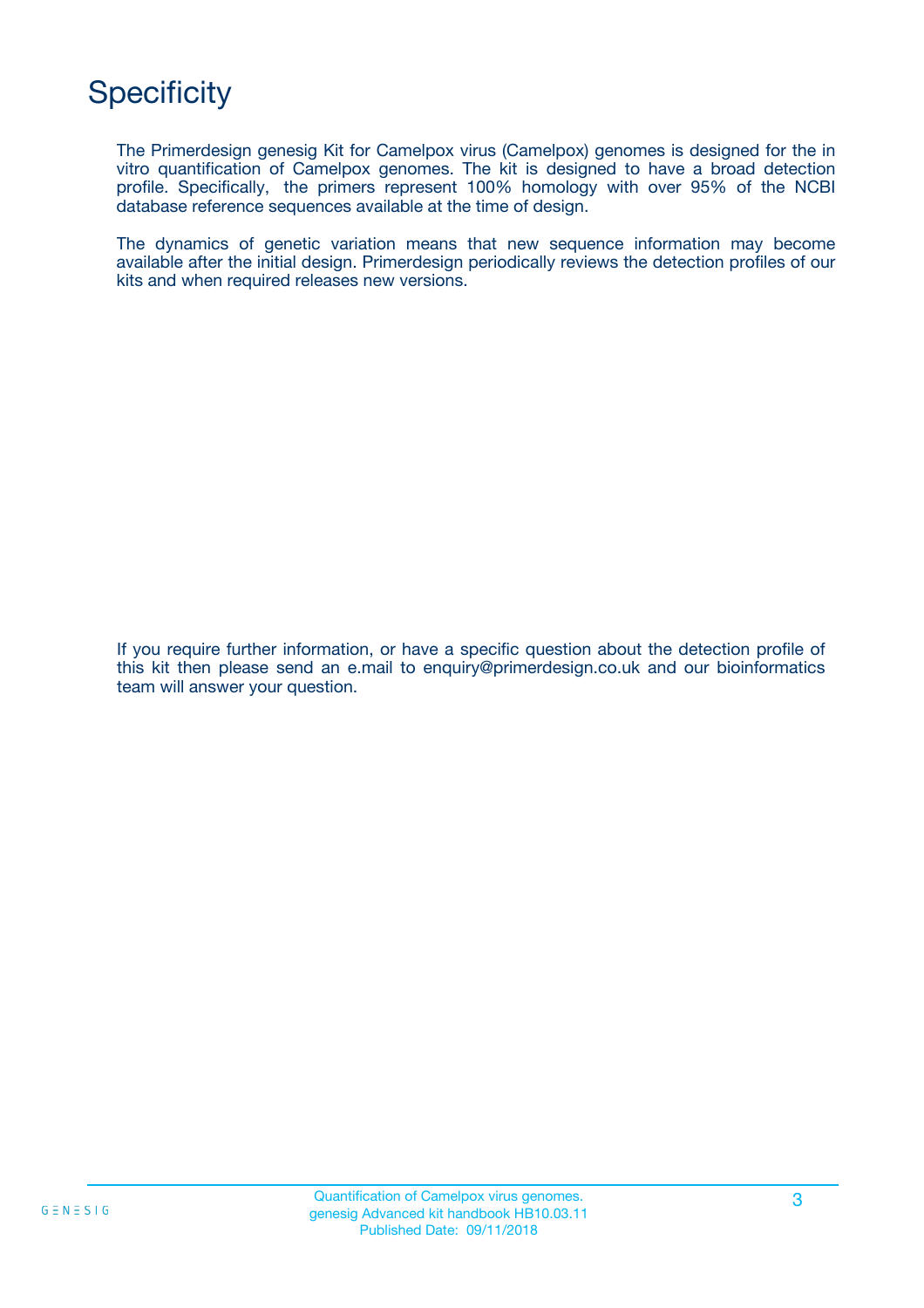# Kit contents

- **Camelpox specific primer/probe mix (150 reactions BROWN)** FAM labelled
- **Camelpox positive control template (for Standard curve RED)**
- **Internal extraction control primer/probe mix (150 reactions BROWN)** VIC labelled as standard
- **Internal extraction control DNA (150 reactions BLUE)**
- **Endogenous control primer/probe mix (150 reactions BROWN)** FAM labelled
- **RNase/DNase free water (WHITE)** for resuspension of primer/probe mixes
- **Template preparation buffer (YELLOW)** for resuspension of internal control template, positive control template and standard curve preparation

## Reagents and equipment to be supplied by the user

#### **Real-time PCR Instrument**

#### **Extraction kit**

This kit is recommended for use with genesig Easy DNA/RNA extraction kit. However, it is designed to work well with all processes that yield high quality RNA and DNA with minimal PCR inhibitors.

#### **oasig**TM **lyophilised or Precision**®**PLUS 2X qPCR Master Mix**

This kit is intended for use with oasig or PrecisionPLUS2X qPCR Master Mix.

**Pipettors and Tips**

**Vortex and centrifuge**

#### **Thin walled 1.5 ml PCR reaction tubes**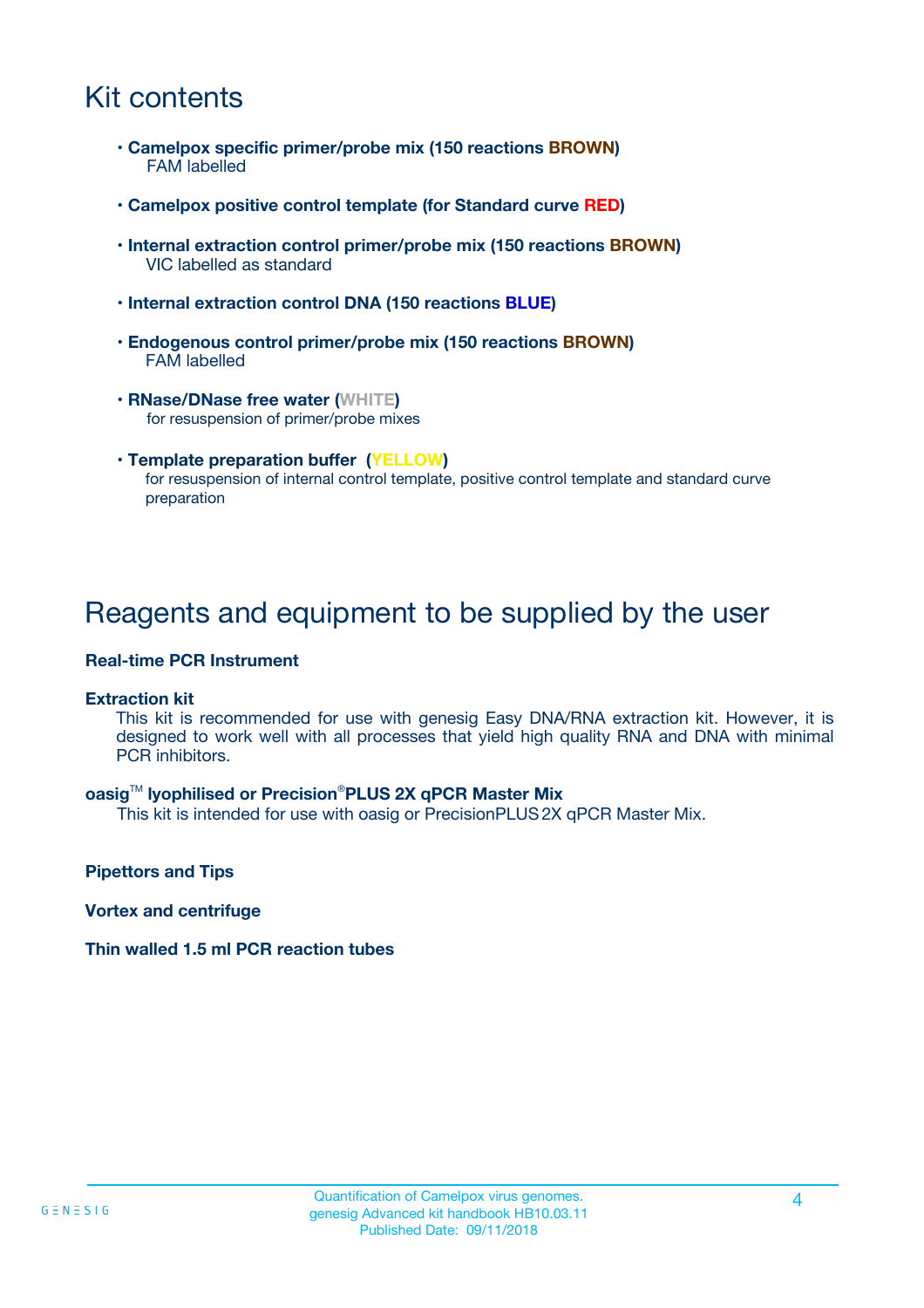### Kit storage and stability

This kit is stable at room temperature but should be stored at -20ºC on arrival. Once the lyophilised components have been resuspended they should not be exposed to temperatures above -20°C for longer than 30 minutes at a time and unnecessary repeated freeze/thawing should be avoided. The kit is stable for six months from the date of resuspension under these circumstances.

If a standard curve dilution series is prepared this can be stored frozen for an extended period. If you see any degradation in this serial dilution a fresh standard curve can be prepared from the positive control.

Primerdesign does not recommend using the kit after the expiry date stated on the pack.

### Suitable sample material

All kinds of sample material suited for PCR amplification can be used. Please ensure the samples are suitable in terms of purity, concentration, and DNA integrity (An internal PCR control is supplied to test for non specific PCR inhibitors). Always run at least one negative control with the samples. To prepare a negative-control, replace the template DNA sample with RNase/DNase free water.

### Dynamic range of test

Under optimal PCR conditions genesig Camelpox detection kits have very high priming efficiencies of >95% and can detect less than 100 copies of target template.

### Notices and disclaimers

This product is developed, designed and sold for research purposes only. It is not intended for human diagnostic or drug purposes or to be administered to humans unless clearly expressed for that purpose by the Food and Drug Administration in the USA or the appropriate regulatory authorities in the country of use. During the warranty period Primerdesign genesig detection kits allow precise and reproducible data recovery combined with excellent sensitivity. For data obtained by violation to the general GLP guidelines and the manufacturer's recommendations the right to claim under guarantee is expired. PCR is a proprietary technology covered by several US and foreign patents. These patents are owned by Roche Molecular Systems Inc. and have been sub-licensed by PE Corporation in certain fields. Depending on your specific application you may need a license from Roche or PE to practice PCR. Additional information on purchasing licenses to practice the PCR process may be obtained by contacting the Director of Licensing at Roche Molecular Systems, 1145 Atlantic Avenue, Alameda, CA 94501 or Applied Biosystems business group of the Applera Corporation, 850 Lincoln Centre Drive, Foster City, CA 94404. In addition, the 5' nuclease assay and other homogeneous amplification methods used in connection with the PCR process may be covered by U.S. Patents 5,210,015 and 5,487,972, owned by Roche Molecular Systems, Inc, and by U.S. Patent 5,538,848, owned by The Perkin-Elmer Corporation.

# Trademarks

Primerdesign™ is a trademark of Primerdesign Ltd.

genesig $^\circledR$  is a registered trademark of Primerdesign Ltd.

The PCR process is covered by US Patents 4,683,195, and 4,683,202 and foreign equivalents owned by Hoffmann-La Roche AG. BI, ABI PRISM® GeneAmp® and MicroAmp® are registered trademarks of the Applera Genomics (Applied Biosystems Corporation). BIOMEK® is a registered trademark of Beckman Instruments, Inc.; iCycler™ is a registered trademark of Bio-Rad Laboratories, Rotor-Gene is a trademark of Corbett Research. LightCycler™ is a registered trademark of the Idaho Technology Inc. GeneAmp®, TaqMan® and AmpliTaqGold® are registered trademarks of Roche Molecular Systems, Inc., The purchase of the Primerdesign™ reagents cannot be construed as an authorization or implicit license to practice PCR under any patents held by Hoffmann-LaRoche Inc.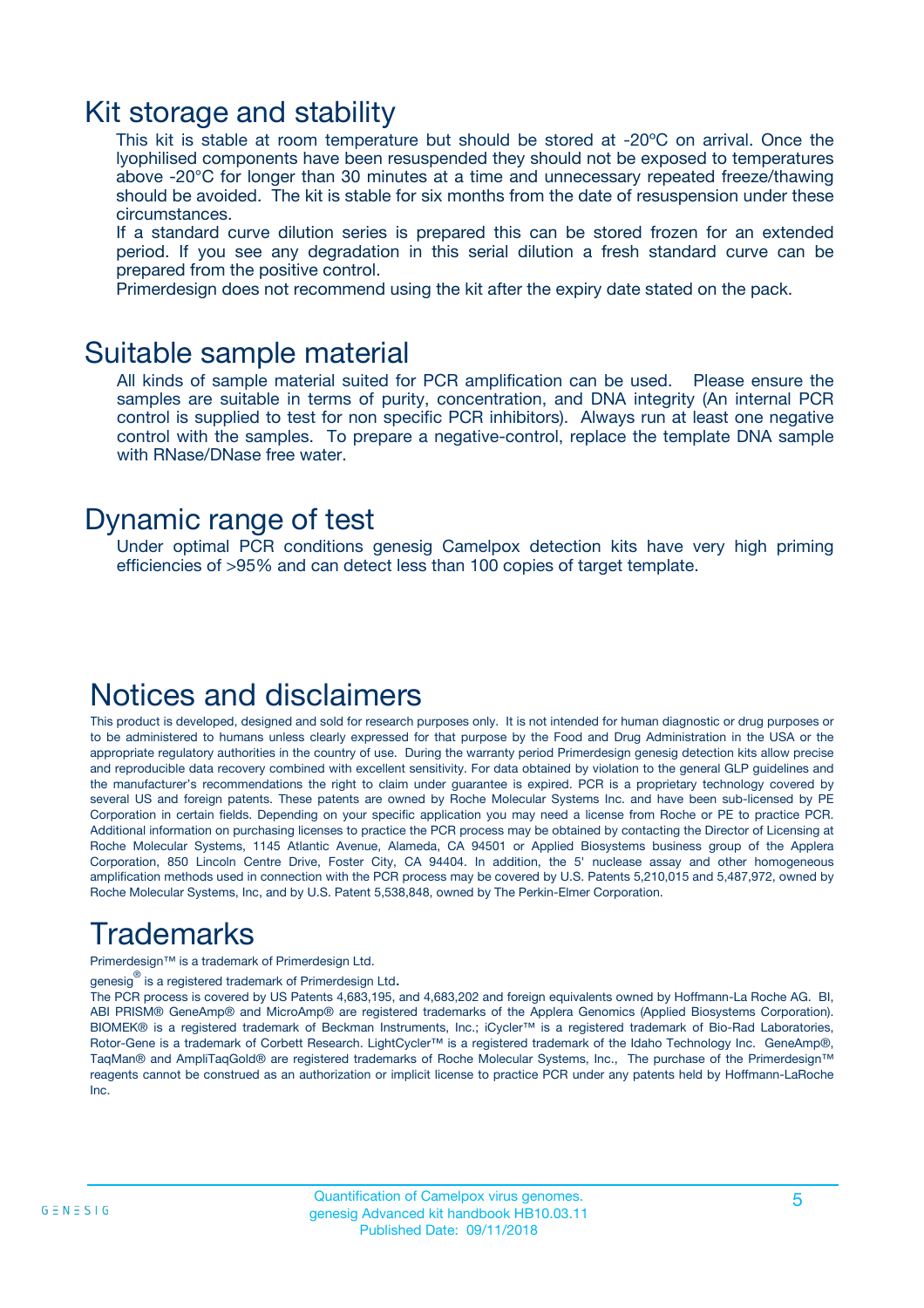## Principles of the test

#### **Real-time PCR**

A Camelpox specific primer and probe mix is provided and this can be detected through the FAM channel.

The primer and probe mix provided exploits the so-called TaqMan® principle. During PCR amplification, forward and reverse primers hybridize to the Camelpox DNA. A fluorogenic probe is included in the same reaction mixture which consists of a DNA probe labeled with a 5`-dye and a 3`-quencher. During PCR amplification, the probe is cleaved and the reporter dye and quencher are separated. The resulting increase in fluorescence can be detected on a range of qPCR platforms.

#### **Positive control**

For copy number determination and as a positive control for the PCR set up, the kit contains a positive control template. This can be used to generate a standard curve of Camelpox copy number / Cq value. Alternatively the positive control can be used at a single dilution where full quantitative analysis of the samples is not required. Each time the kit is used, at least one positive control reaction must be included in the run. A positive result indicates that the primers and probes for detecting the target Camelpox gene worked properly in that particular experimental scenario. If a negative result is obtained the test results are invalid and must be repeated. Care should be taken to ensure that the positive control does not contaminate any other kit component which would lead to false-positive results. This can be achieved by handling this component in a Post PCR environment. Care should also be taken to avoid cross-contamination of other samples when adding the positive control to the run. This can be avoided by sealing all other samples and negative controls before pipetting the positive control into the positive control well.

#### **Negative control**

To validate any positive findings a negative control reaction should be included every time the kit is used. For this reaction the RNase/DNase free water should be used instead of template. A negative result indicates that the reagents have not become contaminated while setting up the run.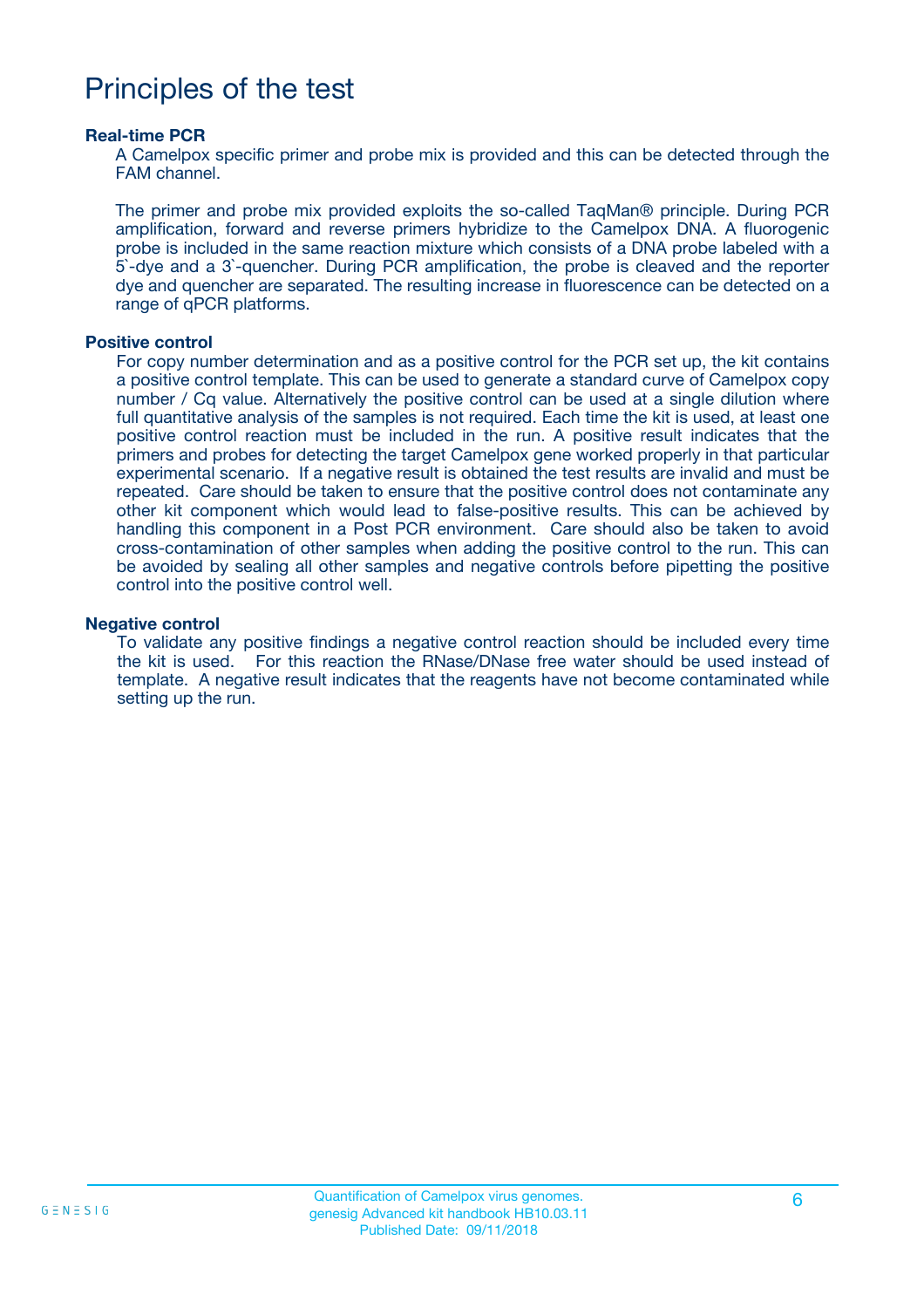#### **Internal DNA extraction control**

When performing DNA extraction, it is often advantageous to have an exogenous source of DNA template that is spiked into the lysis buffer. This control DNA is then co-purified with the sample DNA and can be detected as a positive control for the extraction process. Successful co-purification and qPCR for the control DNA also indicates that PCR inhibitors are not present at a high concentration.

A separate primer and probe mix are supplied with this kit to detect the exogenous DNA using qPCR. The primers are present at PCR limiting concentrations which allows multiplexing with the target sequence primers. Amplification of the control DNA does not interfere with detection of the Camelpox target DNA even when present at low copy number. The Internal control is detected through the VIC channel and gives a Cq value of 28+/-3.

#### **Endogenous control**

To confirm extraction of a valid biological template, a primer and probe mix is included to detect an endogenous gene. Detection of the endogenous control is through the FAM channel and it is NOT therefore possible to perform a multiplex with the Camelpox primers. A poor endogenous control signal may indicate that the sample did not contain sufficient biological material.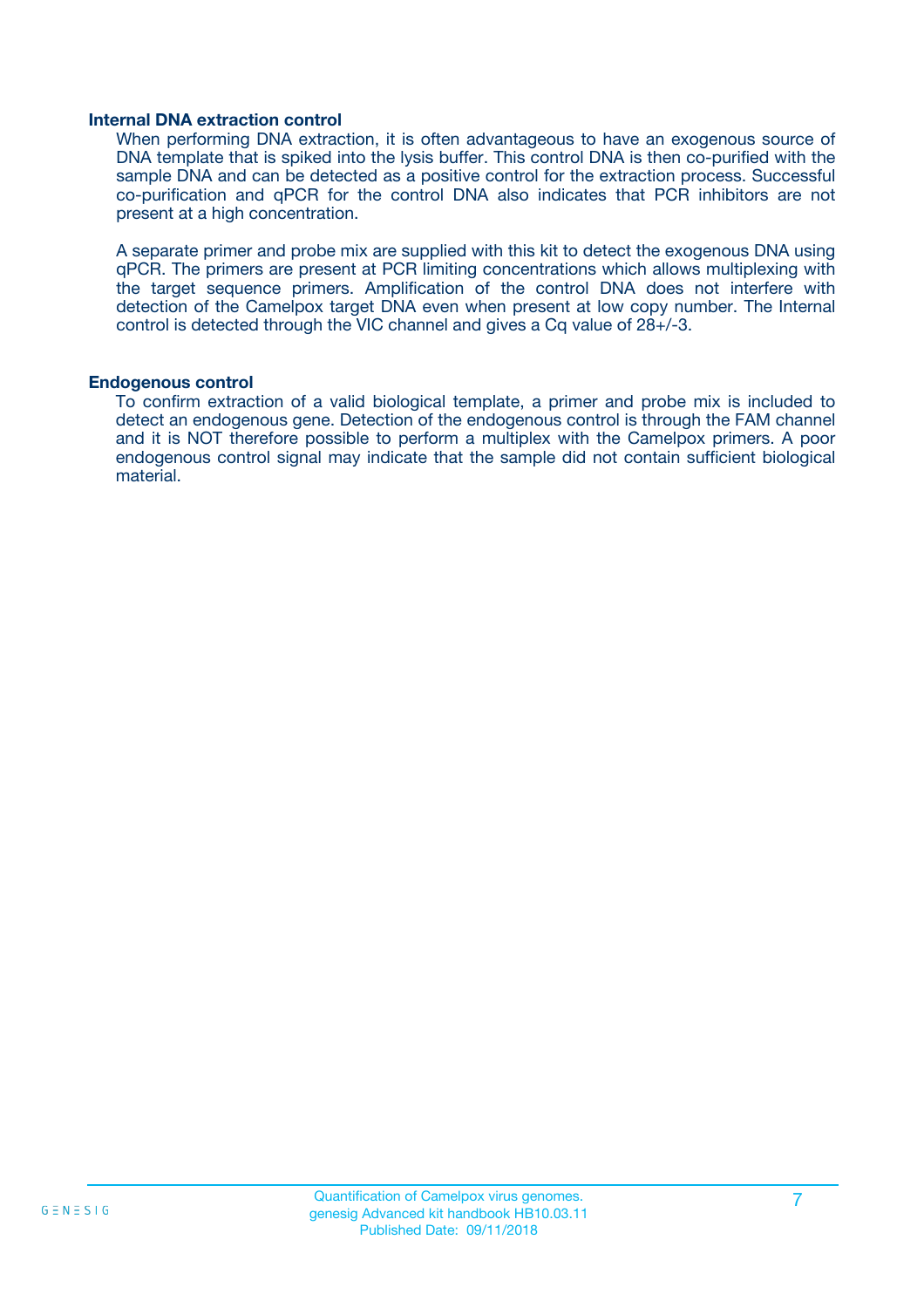### Resuspension protocol

To minimize the risk of contamination with foreign DNA, we recommend that all pipetting be performed in a PCR clean environment. Ideally this would be a designated PCR lab or PCR cabinet. Filter tips are recommended for all pipetting steps.

- **1. Pulse-spin each tube in a centrifuge before opening.** This will ensure lyophilised primer and probe mix is in the base of the tube and is not spilt upon opening the tube.
- **2. Resuspend the primer/probe mixes in the RNase/DNase free water supplied, according to the table below:**

To ensure complete resuspension, vortex each tube thoroughly.

| Component - resuspend in water                       |          |  |
|------------------------------------------------------|----------|--|
| <b>Pre-PCR pack</b>                                  |          |  |
| Camelpox primer/probe mix (BROWN)                    | $165$ µl |  |
| Internal extraction control primer/probe mix (BROWN) | $165$ µl |  |
| Endogenous control primer/probe mix (BROWN)          | $165$ µl |  |

**3. Resuspend the internal control template and positive control template in the template preparation buffer supplied, according to the table below:** To ensure complete resuspension, vortex each tube thoroughly.

| Component - resuspend in template preparation buffer |  |  |  |
|------------------------------------------------------|--|--|--|
| <b>Pre-PCR heat-sealed foil</b>                      |  |  |  |
| Internal extraction control DNA (BLUE)               |  |  |  |
| <b>Post-PCR heat-sealed foil</b>                     |  |  |  |
| Camelpox Positive Control Template (RED) *           |  |  |  |

\* This component contains high copy number template and is a VERY significant contamination risk. It must be opened and handled in a separate laboratory environment, away from the other components.

### DNA extraction

The internal extraction control DNA can be added either to the DNA lysis/extraction buffer or to the DNA sample once it has been resuspended in lysis buffer.

**DO NOT add the internal extraction control DNA directly to the unprocessed biological sample as this will lead to degradation and a loss in signal.**

- **1. Add 4µl of the Internal extraction control DNA (BLUE) to each sample in DNA lysis/extraction buffer per sample.**
- **2. Complete DNA extraction according to the manufacturers protocols.**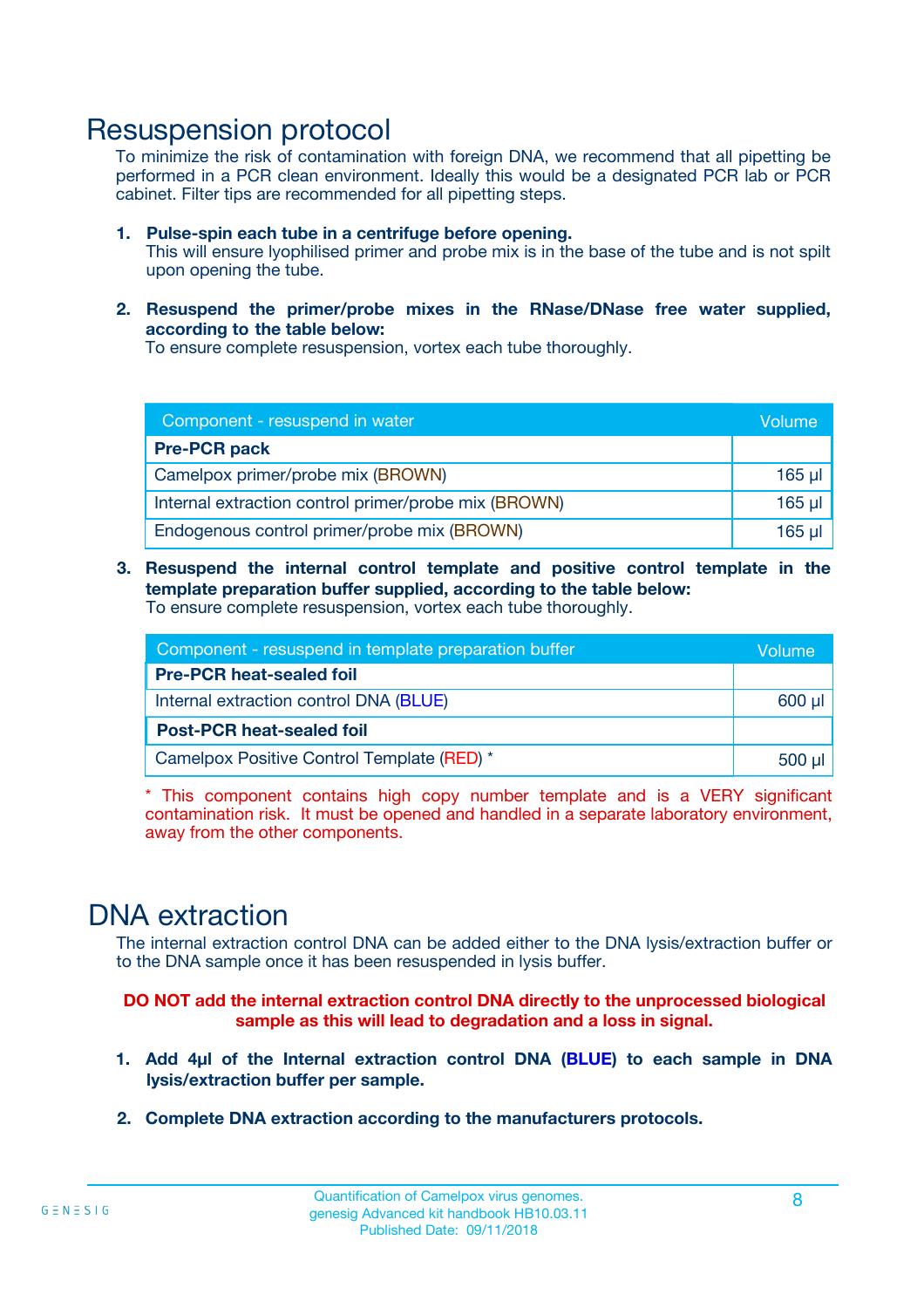# qPCR detection protocol

**1. For each DNA sample prepare a reaction mix according to the table below:** Include sufficient reactions for positive and negative controls.

| Component                                            | Volume   |
|------------------------------------------------------|----------|
| oasig or PrecisionPLUS 2X qPCR Master Mix            | 10 $\mu$ |
| Camelpox primer/probe mix (BROWN)                    | 1 µl     |
| Internal extraction control primer/probe mix (BROWN) | 1 µl     |
| <b>RNase/DNase free water (WHITE)</b>                | $3 \mu$  |
| <b>Final Volume</b>                                  | 15 µl    |

**2. For each DNA sample prepare an endogenous control reaction according to the table below (Optional):**

**This control reaction will provide useful information regarding the quality of the biological sample.**

| Component                                   | Volume   |
|---------------------------------------------|----------|
| oasig or PrecisionPLUS 2X qPCR Master Mix   | $10 \mu$ |
| Endogenous control primer/probe mix (BROWN) | 1 µI     |
| <b>RNase/DNase free water (WHITE)</b>       | $4 \mu$  |
| <b>Final Volume</b>                         | 15 µl    |

- **3. Pipette 15µl of each mix into individual wells according to your qPCR experimental plate set up.**
- **4. Prepare sample DNA templates for each of your samples.**
- **5. Pipette 5µl of DNA template into each well, according to your experimental plate set up.**

For negative control wells use 5µl of RNase/DNase free water. The final volume in each well is 20ul.

**6. If a standard curve is included for quantitative analysis, prepare a reaction mix according to the table below:**

| Component                                 | Volume   |
|-------------------------------------------|----------|
| oasig or PrecisionPLUS 2X qPCR Master Mix | 10 µl    |
| Camelpox primer/probe mix (BROWN)         | 1 µI     |
| <b>RNase/DNase free water (WHITE)</b>     | $4 \mu$  |
| <b>Final Volume</b>                       | $15 \mu$ |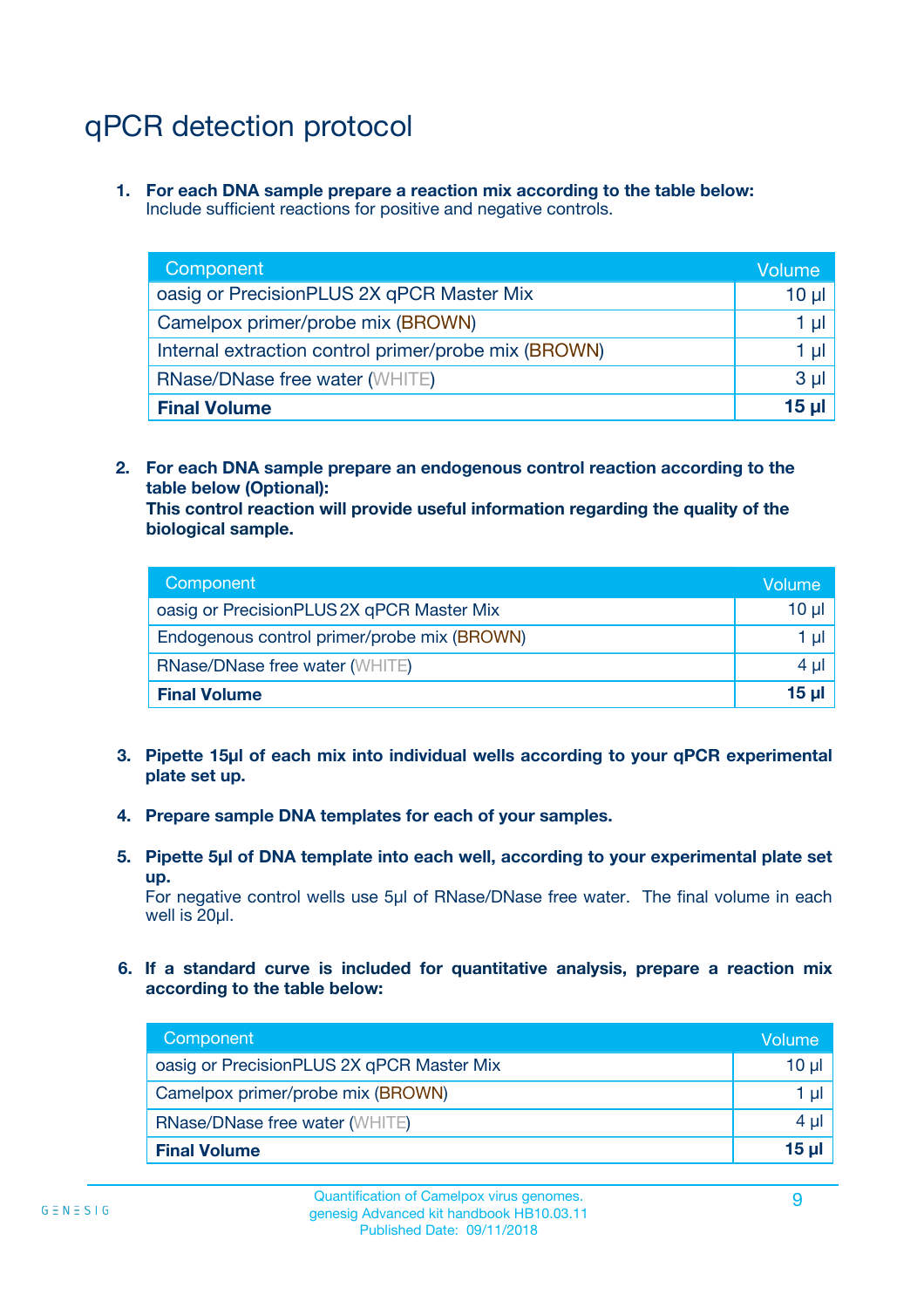#### **7. Preparation of standard curve dilution series.**

- 1) Pipette 90µl of template preparation buffer into 5 tubes and label 2-6
- 2) Pipette 10µl of Positive Control Template (RED) into tube 2
- 3) Vortex thoroughly
- 4) Change pipette tip and pipette 10µl from tube 2 into tube 3
- 5) Vortex thoroughly

Repeat steps 4 and 5 to complete the dilution series

| <b>Standard Curve</b>         | <b>Copy Number</b>     |
|-------------------------------|------------------------|
| Tube 1 Positive control (RED) | $2 \times 10^5$ per µl |
| Tube 2                        | $2 \times 10^4$ per µl |
| Tube 3                        | $2 \times 10^3$ per µl |
| Tube 4                        | $2 \times 10^2$ per µl |
| Tube 5                        | 20 per µl              |
| Tube 6                        | 2 per µl               |

**8. Pipette 5µl of standard template into each well for the standard curve according to your experimental plate set up.**

#### The final volume in each well is 20µl.

# qPCR amplification protocol

Amplification conditions using oasig or PrecisionPLUS 2X qPCR Master Mix.

|             | <b>Step</b>       | <b>Time</b>     | Temp    |
|-------------|-------------------|-----------------|---------|
|             | Enzyme activation | 2 min           | 95 °C   |
| Cycling x50 | Denaturation      | 10 <sub>s</sub> | 95 $°C$ |
|             | DATA COLLECTION * | 60 s            | 60 °C   |

\* Fluorogenic data should be collected during this step through the FAM and VIC channels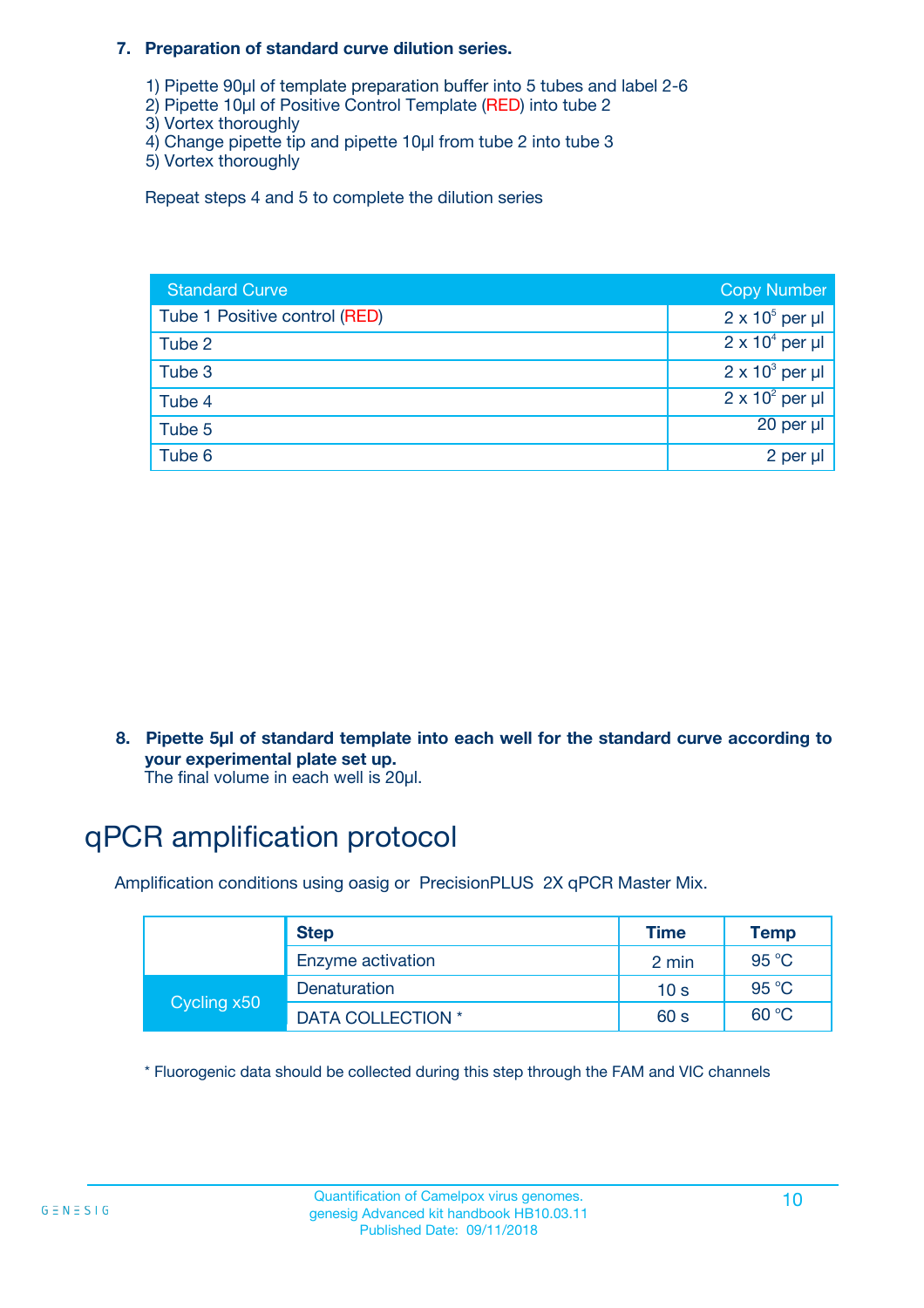# Interpretation of results

| <b>Target</b><br>(FAM) | <b>Internal</b><br>control<br>(NIC) | <b>Positive</b><br>control | <b>Negative</b><br>control | Interpretation                                                                                                  |
|------------------------|-------------------------------------|----------------------------|----------------------------|-----------------------------------------------------------------------------------------------------------------|
| $\leq 30$              | $+ 1 -$                             | ÷                          |                            | <b>POSITIVE QUANTITATIVE RESULT</b><br>calculate copy number                                                    |
| > 30                   | ٠                                   | ÷                          |                            | <b>POSITIVE QUANTITATIVE RESULT</b><br>calculate copy number                                                    |
| > 30                   |                                     | ÷                          |                            | <b>POSITIVE QUALITATIVE RESULT</b><br>do not report copy number as this<br>may be due to poor sample extraction |
|                        | ÷                                   | ÷                          |                            | <b>NEGATIVE RESULT</b>                                                                                          |
| $+ 1 -$                | $+ 1 -$                             | ÷                          | $\leq$ 35                  | <b>EXPERIMENT FAILED</b><br>due to test contamination                                                           |
| $+$ / -                | $+ 1 -$                             | ÷                          | > 35                       | $\star$                                                                                                         |
|                        |                                     | ÷                          |                            | <b>SAMPLE PREPARATION FAILED</b>                                                                                |
|                        |                                     |                            | $+$ /                      | <b>EXPERIMENT FAILED</b>                                                                                        |

Positive control template (**RED**) is expected to amplify between Cq 16 and 23. Failure to satisfy this quality control criterion is a strong indication that the experiment has been compromised.

\*Where the test sample is positive and the negative control is positive with a  $Ca > 35$ , the sample must be reinterpreted based on the relative signal strength of the two results:



If the sample amplifies  $> 5$  Cq earlier than the negative control then the sample should be reinterpreted (via the table above) with the negative control verified as negative.



If the sample amplifies  $< 5$  Cq earlier than the negative control then the positive sample result is invalidated and<br>the result should be determined  $the$  result should be inconclusive due to test contamination. The test for this sample should be repeated.